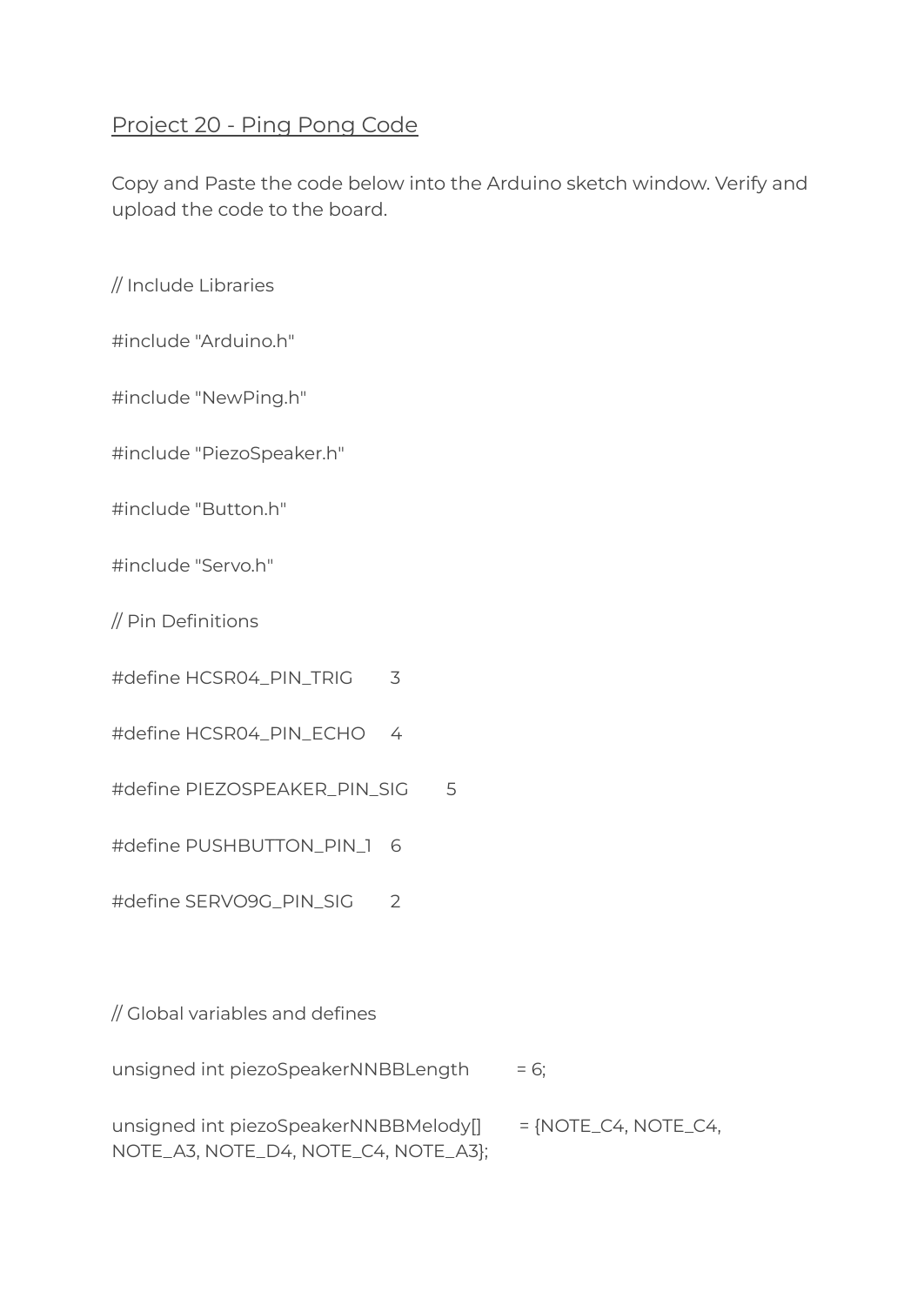unsigned int piezoSpeakerNNBBNoteDurations[] = {4 ,4 , 4 , 4 , 2 , 4 };

unsigned int piezoSpeakerArmedLength  $= 3$ ;

unsigned int piezoSpeakerArmedMelody[] = {NOTE\_C5, NOTE\_C5, NOTE\_C5};

unsigned int piezoSpeakerArmedNoteDurations[] = {4 ,4 , 4 };

const int servo9gClosedPosition = 20; //Starting position - closed

const int servo9gOpenPosition = 110; //Trap door open position

const int triggerDistance = 10;

// Constructors

Servo servo9g;

NewPing hcsr04(HCSR04\_PIN\_TRIG,HCSR04\_PIN\_ECHO);

PiezoSpeaker piezoSpeaker(PIEZOSPEAKER\_PIN\_SIG);

Button pushButton(PUSHBUTTON\_PIN\_1);

// define vars for testing menu

#define TIMEOUT 10000 //define timeout of 10 sec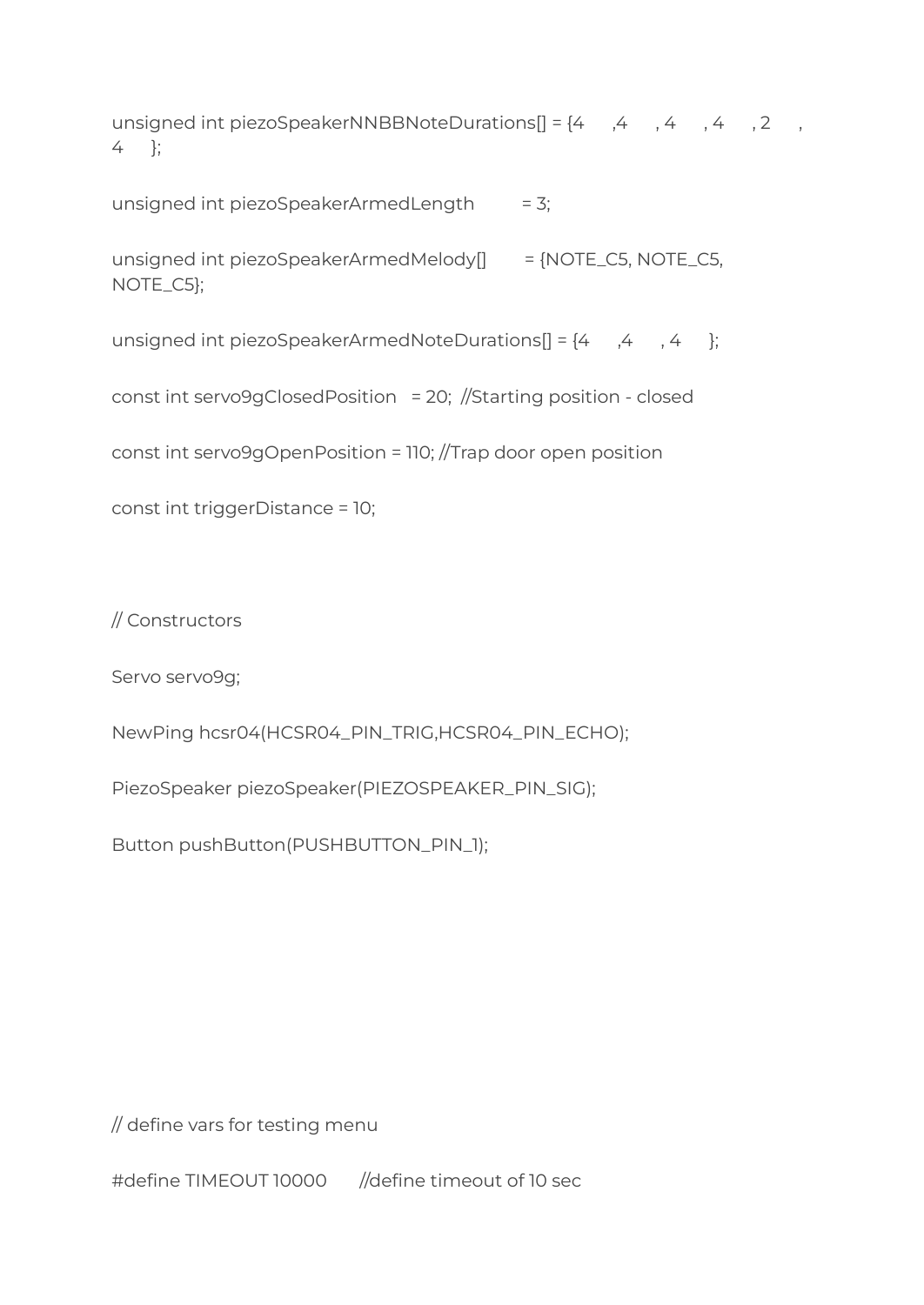char menuOption = 0;

long time0;

/\* This code sets up the essentials for your circuit to work. It runs first every time your circuit is powered with electricity. \*/

void setup() {

// Setup Serial which is useful for debugging

// Use the Serial Monitor to view printed messages

Serial.begin(9600);

while (!Serial) ; // wait for serial port to connect. Needed for native USB

Serial.println("start");

pushButton.init();

servo9g.attach(SERVO9G\_PIN\_SIG);

servo9g.write(servo9gClosedPosition);

delay(500);

```
servo9g.detach();
```
}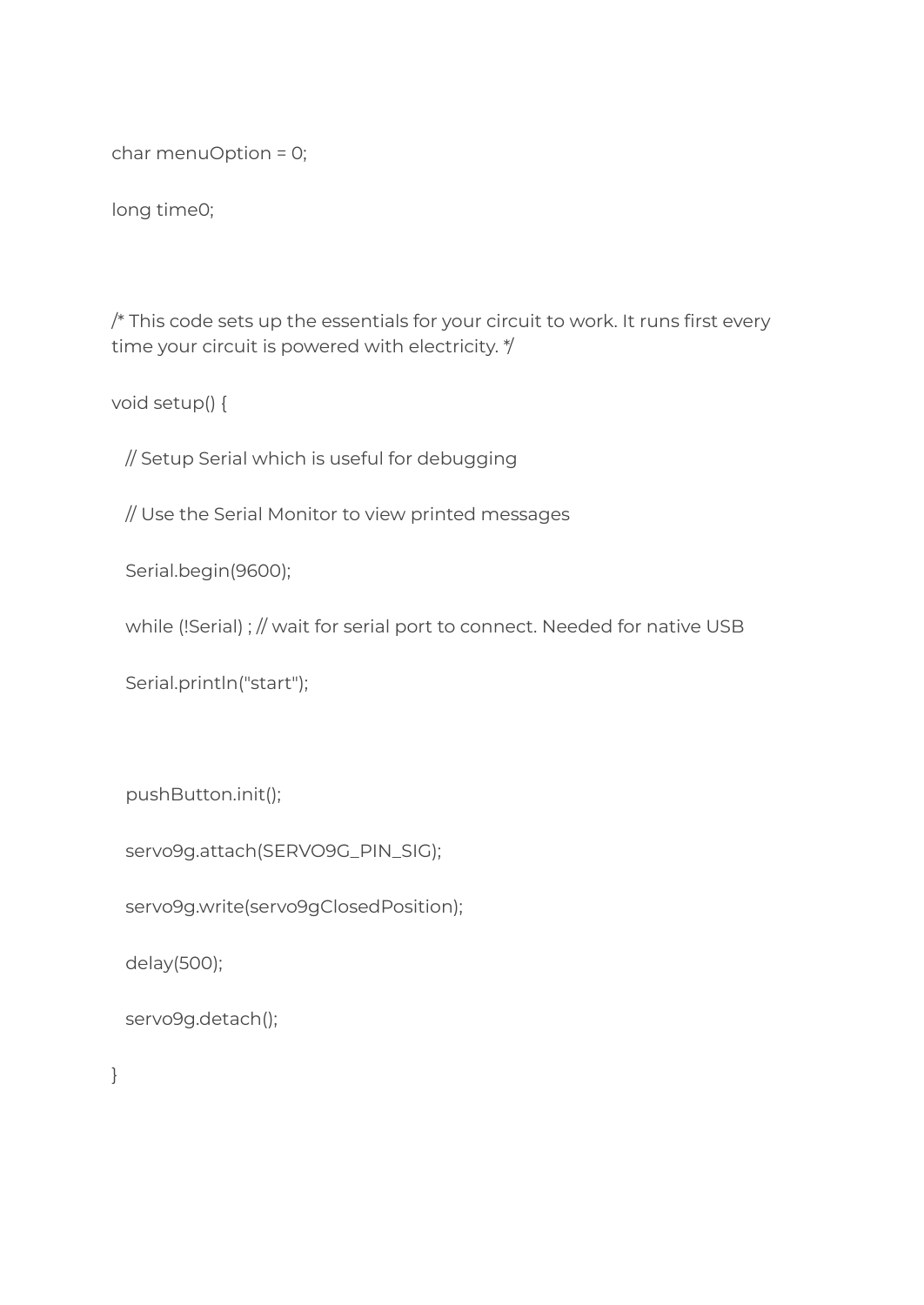void loop() {

bool triggered=false;

```
bool armed=true;
```
//Keep checking distance meter - if something close then open servo if not then back to wait

```
while (triggered==false) {
```

```
int hcsr04Dist = hcsr04.ping_cm();
```
if((hcsr04Dist != 0) && (hcsr04Dist < triggerDistance)) {

```
triggertrap(hcsr04Dist);
```

```
triggered = true;
```

```
armed = false;
```
}

}

else {

//Serial.print(F("Distance: ")); Serial.print(hcsr04Dist); Serial.println(F("[cm]")); // print triggered distance for debug

```
delay(100);
}
```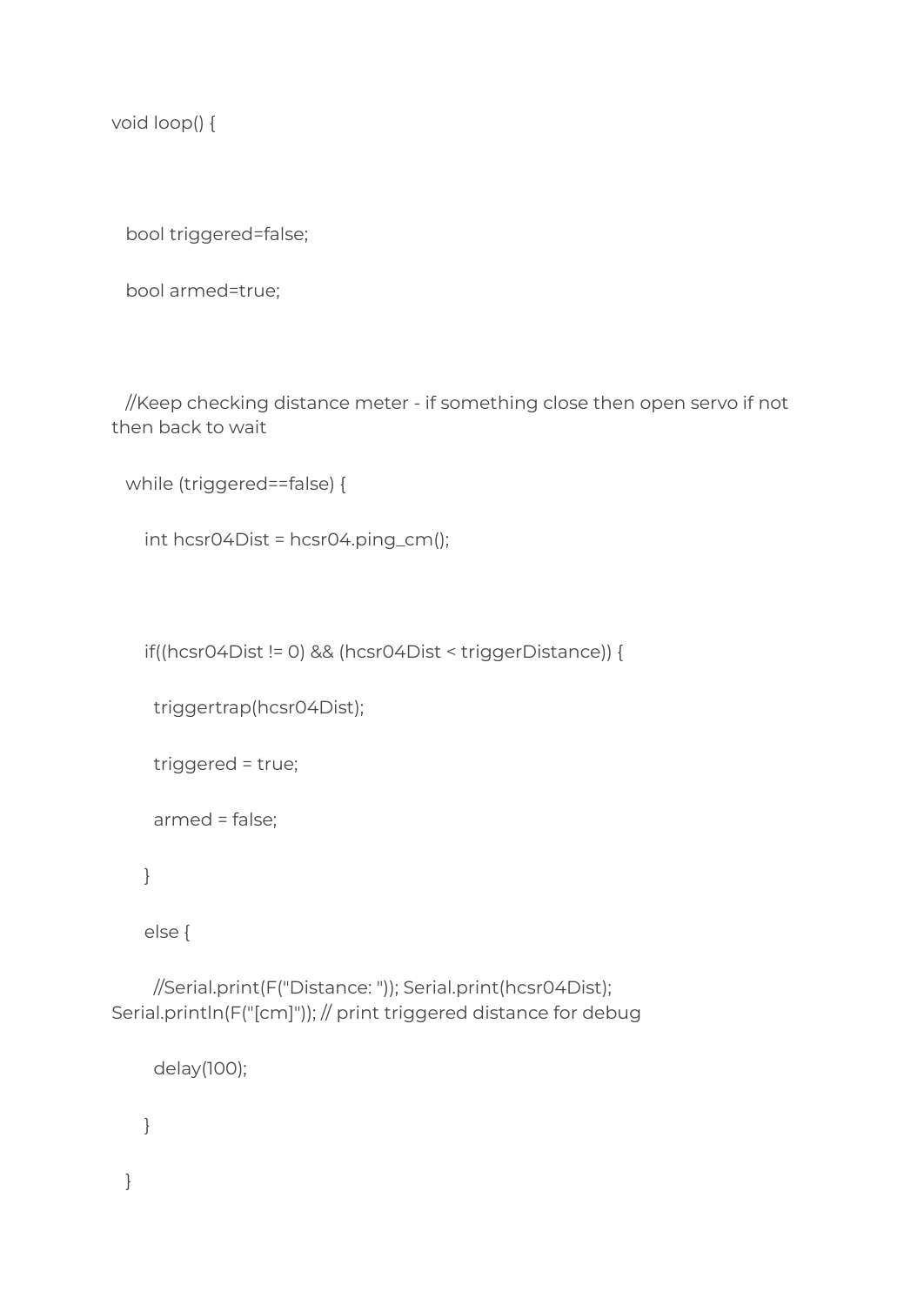```
//Wait for reset signal
```

```
while (triggered==true) {
```

```
bool pushButtonVal = pushButton.read();
```

```
if(pushButtonVal) {
 resettrap();
 triggered = false;
}
else {
 delay(100);
}
```
//Wait for second button press to signal that the trap is ready to arm again

```
while (armed==false) {
```
}

```
bool pushButtonVal = pushButton.read();
```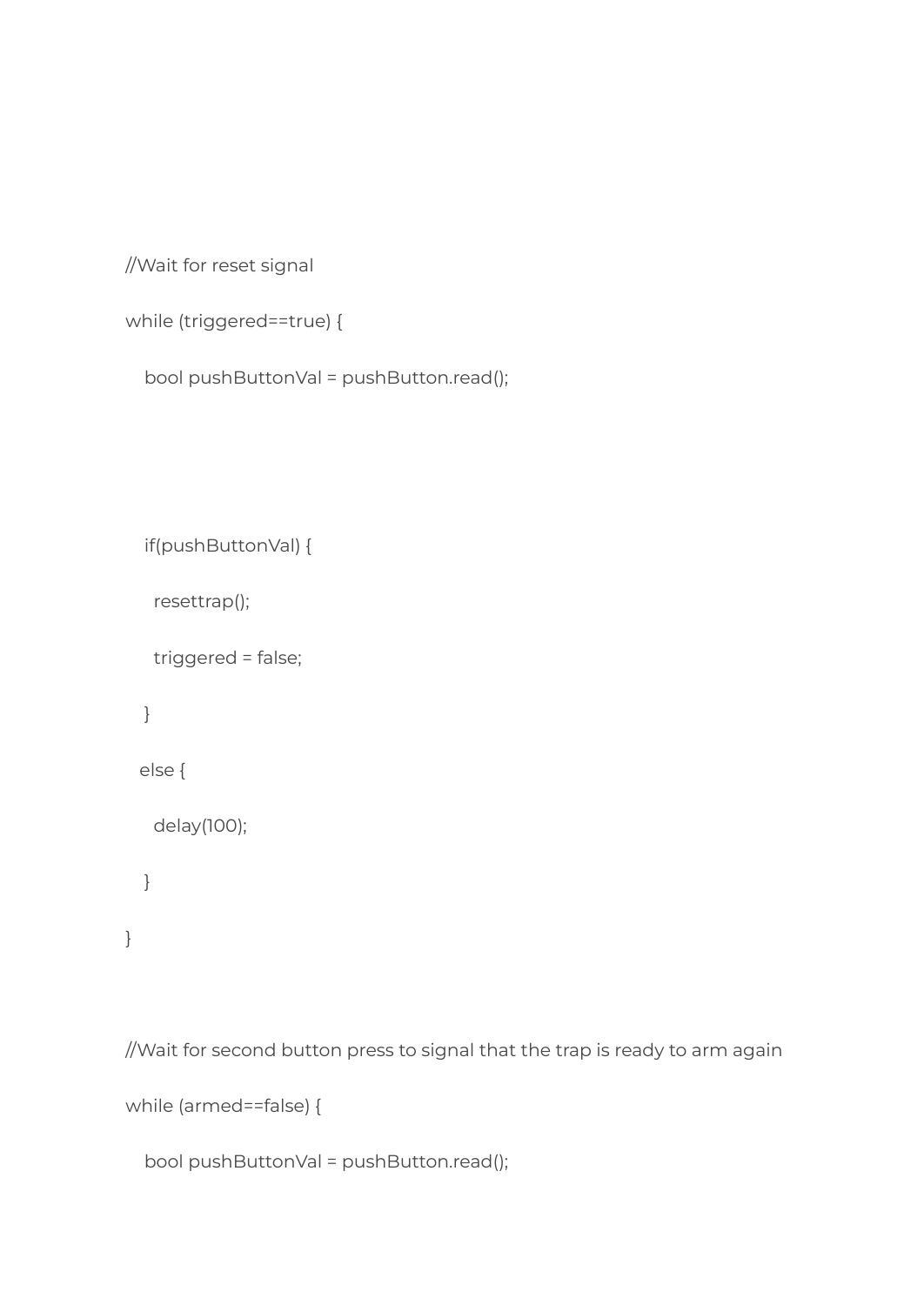```
if(pushButtonVal) {
   armtrap();
   armed = true;
  }
 else {
   delay(100);
  }
}
```
// This section is used to trigger the trap and play music

```
void triggertrap(int triggerDistance)
```
{

}

//Open servo trap

Serial.print(F("Trigger Distance: ")); Serial.print(triggerDistance); Serial.println(F("[cm]")); // print triggered distance for debug

```
servo9g.attach(SERVO9G_PIN_SIG); // 1. attach the servo to correct pin to
control it.
```
servo9g.write(servo9gOpenPosition); // 2. turns servo to open position.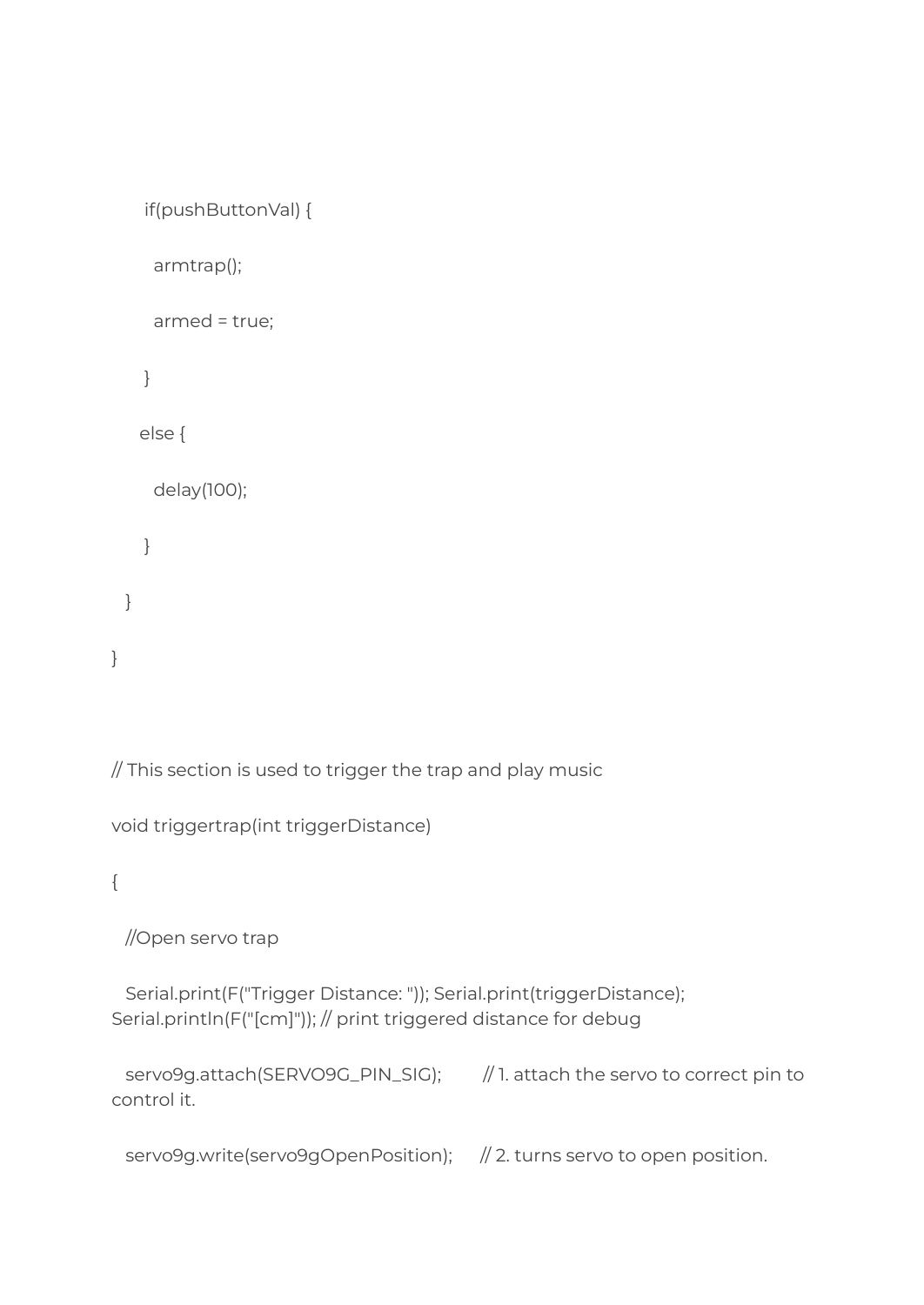delay(1000); // 3. wait 100 milliseconds

servo9g.detach();  $\frac{1}{4}$ . detach the servo

//Play Music- The Speaker will play the Nanny Nanny Boo Boo tune x2:P

piezoSpeaker.playMelody(piezoSpeakerNNBBLength, piezoSpeakerNNBBMelody, piezoSpeakerNNBBNoteDurations);

delay(250);

piezoSpeaker.playMelody(piezoSpeakerNNBBLength, piezoSpeakerNNBBMelody, piezoSpeakerNNBBNoteDurations);

delay(500);

}

void resettrap()

{

//Close servo trap

servo9g.attach(SERVO9G\_PIN\_SIG); // 1. attach the servo to correct pin to control it.

servo9g.write(servo9gClosedPosition); // 2. turns servo to closed position.

delay(1000); // 3. wait 100 milliseconds

servo9g.detach();  $\frac{1}{4}$ . detach the servo